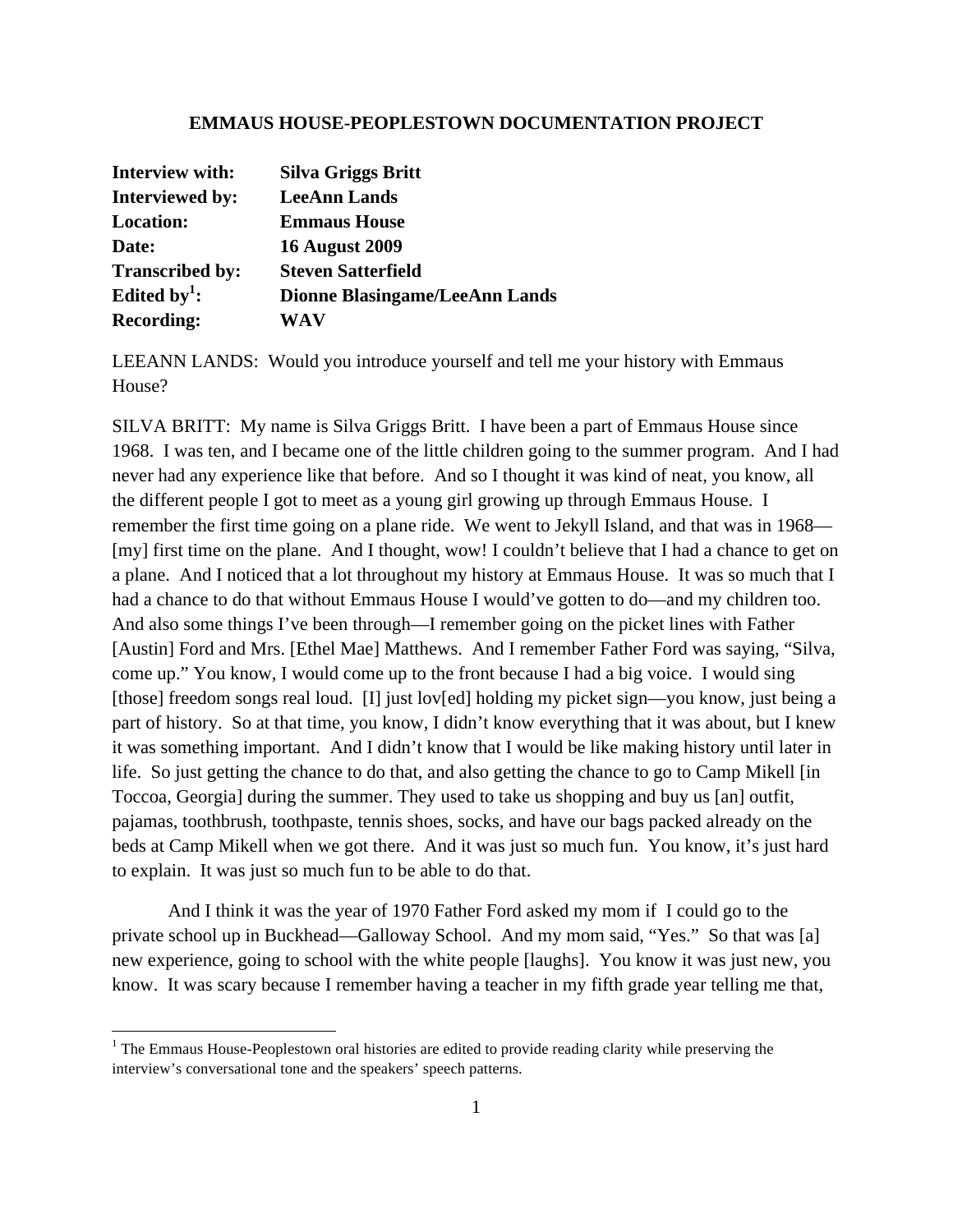you know, white people are smarter than black people. And so it was scary going to school. But I found out—half a day after being up at Galloway School—that was a lie, so it didn't take me long to figure that out. I went to Galloway [and] it was hard first couple of years—trying to just protect myself from all the criticism from some of the students, and, you know, all the ridicule from some of the students. But it was a lot of people who were very nice, who helped me make it through that. So I stayed there and graduated in 1976 from Galloway.

 Another thing I remember growing up at Emmaus House was my momma, "Mrs. [Margaret] Griggs," was in charge of the baby feeding program. We would go to the Richway up here on Jonesboro Road and just buy all this baby food—baby food, milk, fruit, vegetables. And on Friday nights, the women would come by and get a bag of food for their kids, and I would be here helping my mom pass out the food to the ladies for their kids. It was just something fun to do. I just enjoyed going to the Rich Way with momma and shopping for all this baby food and bring back here. You got to separate everything, you know, and then you got to bag up everything. So, it was fun. I can't remember exactly what year that was.

 Then, I think in 1972. Father Ford talked my mom into running for [Atlanta] Board of Education, and she did. And she won. So that was another big thing. You know, it's just good. And I remember my mom also getting in trouble because I was going to the private school. When she was on the Board of Education [for the] public school, and so they was talking about, you know, impeaching her and all this stuff. Actually, I wasn't worried. I just know it was going on, but it didn't worry me. You know, I ended up staying at Galloway and she ended up staying on the board. As a matter of fact, she was re-elected for another four years. But it was, you know, all the opportunities that we got coming up through Emmaus House was just a wonderful.

 Some of the people that I met [are] still in my life right now. My best friend [Mabie Sutledge], my godmother, Mrs. Johnnie Brown, I met her here when I was eleven. She was so nice to me, she was so good, she was so calm. And the way she talked to me made me feel so relaxed, made me feel so good. And, even when she was chastising me, it was in such a loving way, you know.

 So then, when I started going to church up here, I would just get up—[I] didn't go to church with my mom—I would get up, get myself dressed, walk to Emmaus House to go to church. I think I started ten, eleven years old. I'm still going to church here. I would go to church. And then I started to bring my sister. My sister is down-syndrome, but I would start getting her dressed and go to church with me—bring her up here. Then, I started with my nieces and nephews getting them dressed and bringing them up here—so, you know, it's like a family thing now. Mae Helen Johnson is my sister-in-law, and her kids are the kids that I'm referring to. We're all still part of the Emmaus House chapel, but, you know—I know I'm getting all off—going back and forth and everything. But my best friend in the world, Mabie Sutledge, I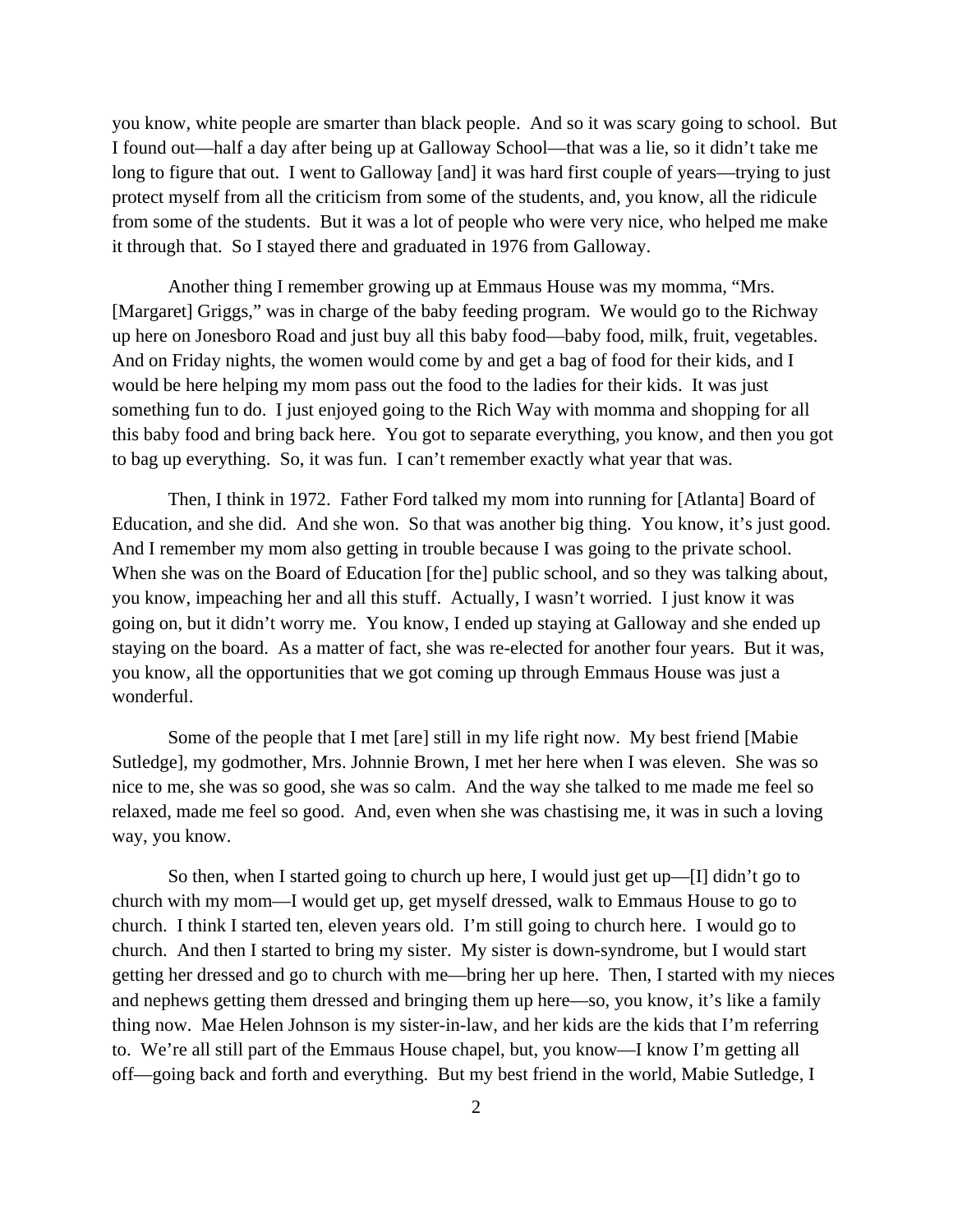met her here. I think I was like 13 and she was like 19. She came from California as a counselor and [I] didn't like her, [and] she didn't like me. But the one thing we had in common was Johnnie Brown. After I found out that she loved Johnny Brown just as much as I did, we became the best of friends. We would have choir rehearsal at Mrs. Brown's house, and Mabie would pick us up from school—from Galloway. We'd drop off all the other kids. And I know on Mondays when Mabie picked us up I got the front seat because, you know, she would be there, and we were best friends. And so, I got to sit in the front seat with her on Mondays. I'd do that. And then we'd go to Mrs. Brown's house for choir rehearsal—those were the best times because I got to be with the two people that seemed like, you know, were just so close to me.

#### LANDS: What was her name again?

BRITT: Mabie, M-A-B-I-E. And right now, to this day, we are still close. She visits me every year. I try to go see her, but, you know, I hate to fly. So she comes every year to see me. As a matter of fact, I had surgery in March, and she came to stay with me [and] to take me to the hospital—to stay with me for a few days. We still talk to each other daily. She is like my best friend, my sister. So, the people that I met, you know, I've seen people come and go because I've been here for so many years. I've seen people come and go, but she was one who just stayed and in her mind and in her spirit and in everything. She stayed, you know, her body was gone but she was still here—her presence was still here. And is still here now and I love her [and] that's so important.

 I also met my husband here. We grew up at Emmaus House. I met him I think when I was 11 and he was like 13. You know, we was friends and, you know, started dating later ending up getting married.

 I was baptized here, I think when I was 12. And when I had my kids, they were baptized here. They had so many opportunities that they would've never had if it hadn't been for Emmaus House—going to camp in Maine for the summer. [They] would never have gotten a chance to do that if it hadn't been for Emmaus House, you know. And so the people they met doing that, you know—the friends they got doing that. And so, Emmaus House—it's like Father Ford, he was just so loyal to this community, to the people, and especially to the children. And right now, me and him, we are still best of friends. As a matter of fact, I talked to him the other day. I need to go see him. I love him like a second daddy. I know he cares about me [and] cares about what's going on with me. He's worried about me now because of my back surgeries. He's really worried. He's just was so wonderful. And he just changed my life. Emmaus House changed my life. And, right now, sometimes I think I want to go to another church, [but] I can't leave. I can't leave Emmaus House. I tried to leave and go to other churches, [but I] always came back here. I can't leave it. I remember living here for about a semester in college. I was going to Spelman College I lived over in the cottage—[the] Poverty Rights Office. You know,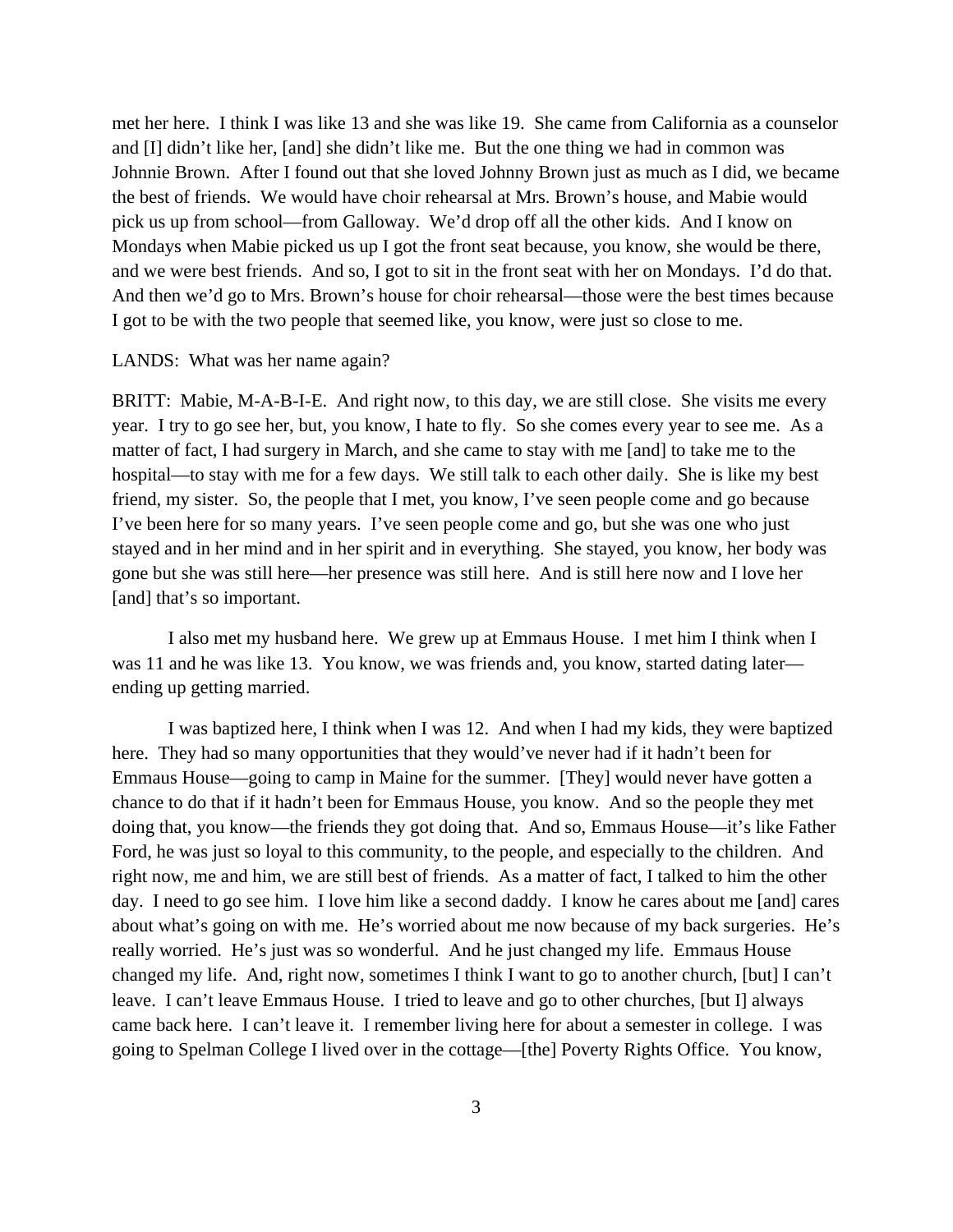we had rooms where I lived there for a little while. And that was fun, you know—felt like I was grown.

LANDS: And you were an intern when you were living in the cottage?

BRITT: No, not really. I was just a student, and I just had been a part of Emmaus House. And Father Ford just asked me would I like to just live up here for a semester—just to get me out the house, out of my Momma's house. You know, it was nice because we would have dinner together. Everybody had nights to cook dinner, and we'd all sit at the table and talk and have dinner. So, you know, it was just nice. I think Ray Quinnely was my roommate here at that time. It was just something different that I knew I wouldn't experience if it hadn't been for Father Ford and this Emmaus House. So, it's like a home away from home, you know.

 I remember when I used to would come up and answer the phones because [Emmaus House] stayed open from 8 in the morning until at 11 at night. [We] didn't close the doors, you know, you had somebody. You had a person on the phone—not a machine. I'm old school, and that's always good to be able to just talk to a person, you know; instead of talking to some machines. So, somebody was always here from 8 a.m. until 11 p.m.. I remember being here answering the phone, you know. And we'd have to clean up when you're on the late night duty. You had to cleanup and make sure everything was closed up—all of that just helped me. I don't know what else to say.

LANDS: When you were a child here at Emmaus, did y'all live in Peoplestown?

BRITT: I lived in Peoplestown.

LANDS: And since your mom introduced you to Emmaus House, can you talk about her for a second? Just paint a picture of your mom for me—besides the school board.

BRITT: Momma was kind of rough. She didn't take too much. I remember when I didn't like Mabie and Mabie didn't like me. My momma was up here for some reason, and Mabie was talking about me to one of the other staff members—talking about how rude I was and everything—hostile. That was the word. [She talked about] how hostile I was and everything. So the guy was trying to point at Mabie—like, "look that's her momma." [Laughs.] "Mabie," said my momma, "I teach her to be hostile because this [is] a hostile world, and I want her to be able to take care of herself and handle herself!" So then Mabie go, "But I really like her." But momma was tough like that and strong-willed and kind of spoke her mind.

LANDS: How did she end up here at Emmaus House, do you know?

BRITT: Well, I don't know if we got flyers or if Father Ford was just walking the neighborhood— I know folks thought he was a crazy white man, you know, walking the neighborhoods. So, all I know is, my momma said, "Okay, you going to start going to a summer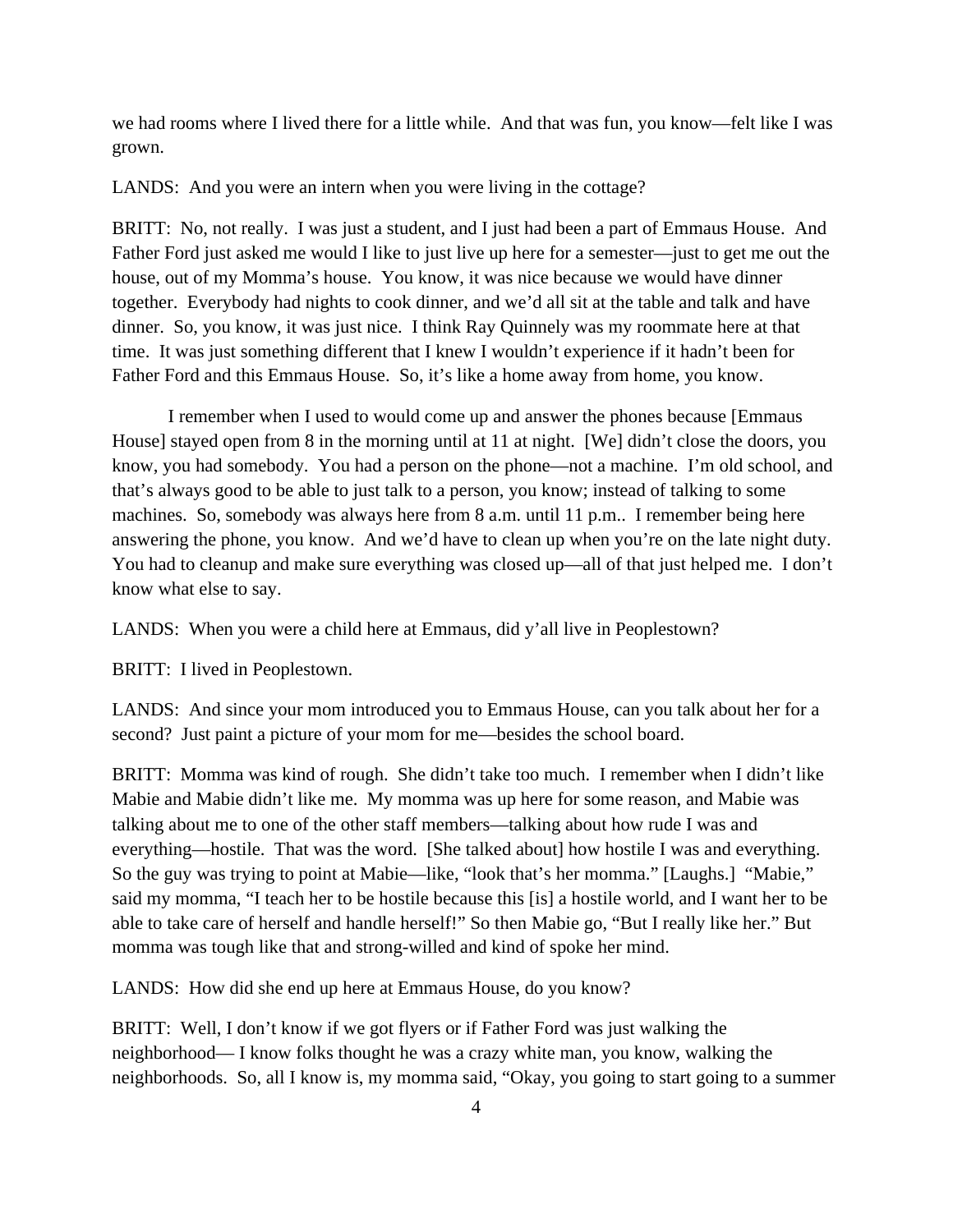program at a place called Emmaus House up the street." I was like, "okay," and I came up here—me and my brother [Michael] We both came together and it was kind of rough. It was kind of hard, you know, the kids and everything. Because, you know, I wasn't this outgoing [person]. I didn't know a lot of people, and they seemed to be closer to Emmaus House, like [from] Washington Street. So, everybody knew each other, so it was hard because I was kind of quiet. It's hard to kind of make friends. And, you know, folks made fun of me and stuff because I didn't do the things they did. [I'm] kind of quiet [and] I didn't, you know, do the things. I didn't dance, and I didn't do all this other stuff. But it got easier and easier as the years went by.

 I became a counselor, a junior counselor. I remember going to Camp Mikell [and] being 14, being a counselor at 14 and having like seven or eight girls I was in charge of. We were great. We were the best group, you know. I'm not just saying that everybody saying that. We were the best! My group was always in order. Our cabin was always clean, you know. Everyone always talked about, "Silva got a good group." Sister Marie [Mimi Bodell], she was hard. She was rough, oh God. But, I guess you have to be, you know, especially when you have so many children, you know. That's a lot of responsibility when you got people's children away from home. You want to make sure they're all right. She used to tell us, "I will send you counselors home. This is not for you." You know, we were kids, but we were more mature than it seemed like 14 years old kids are today. We were real mature, and we didn't want to come home because we just enjoyed it so much. So whatever she said do, we did it. But we knew what we could get away with and stuff. She was strong too, but, you know, that's how we heard about Emmaus House.

 I remember the story about Mrs. Matthews, because Father Ford would just be in his yard working and see you walking down the street and he'd stop you and start talking to you. So, Mrs. Matthews was like "What is wrong with this crazy man, here?" [Then] he started talking about [a] welfare rights program here at Emmaus House. And Mrs. Matthews was in charge of that. So, you know, we got to know that he was serious. He was for real. He wasn't out here to spy or anything else, you know. He was real. He was caring.

 And, you know, he used to have Christmas parties, New Year's parties every year. It was a big thing, you know—music and everything. So that, when I got old enough to go to that, you know, that was fun. It took me a while to get there. But, I can't tell you exactly how my momma met him because I think when he first got here I was like nine and just playing in the streets and stuff.

LANDS: So you were in at least one of the protests singing. Was your mom involved with the Welfare Rights Organization or any of that organizing?

BRITT: I don't remember her being involved in that. I just remember my momma being a part of the that baby feeding [program] and, you know, being elected on the board of education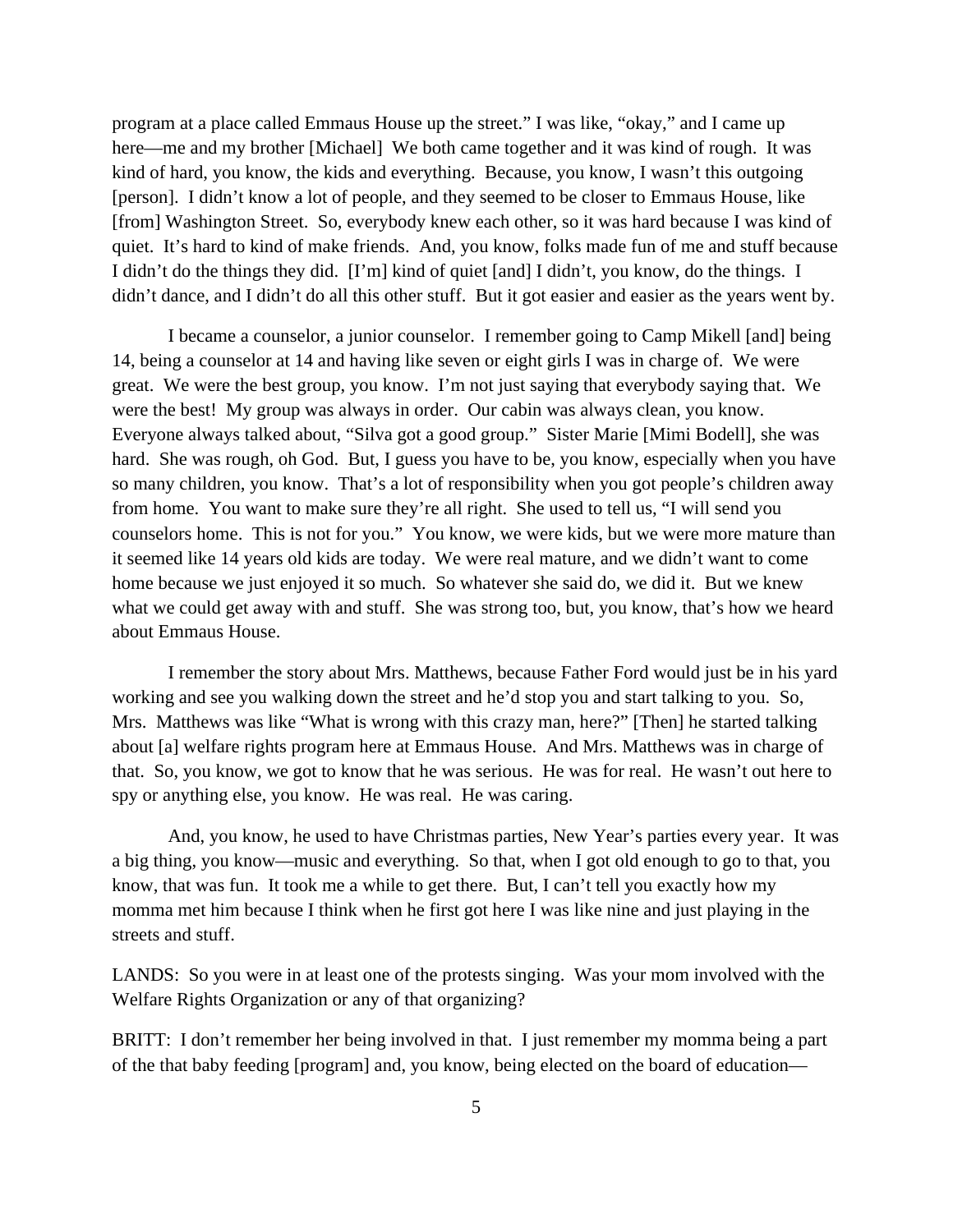going through that whole process and everything. But I was up here a whole lot more. I was up here a lot—all the time, you know. So I was up here when she probably didn't even know where I was. I was at Emmaus House. [It was] just where I came for some peace. This where I came for some support, you know. This is where I came. It was like home, you know. It felt like home, you know. As a matter of fact, that's my used-to-be-husband. [Points to picture on wall.] He's not my husband anymore. On the end, over this way. Yes, the last one—the white t-shirt on the end.

LANDS: The very last one?

BRITT: Yes.

LANDS: So what did you do in the summer programs?

BRITT: We used to have summer programs at, I forget the name of the school, but it was on Pryor Road. They closed that school down, and we would do like the basics. We always make sure we have some math, reading—

LANDS: So it was a *school* summer program?

BRITT: In the mornings and in the evening, we would go on field trips somewhere or swimming. We always did something fun in the evening, you know. So, that's the way it was fun. I liked summer programs. I liked being a counselor in the summer programs, you know.

 I liked doing the protests marches and stuff. I went on more than one. I went on a few of them, and I was always singing loud—I remember that.

LANDS: Do you remember types of things y'all were protesting?

BRITT: Probably welfare, you know. Welfare and education, you know. You know, going to school together. And I'm thinking that's why we were really able to go to school in Buckhead, the [minority to majority bussing] program. I went to Galloway the year before that.

LANDS: Now *Armor* v. *Nix* has occurred by then. You mentioned that.

BRITT: Yes, that was what we were protesting at the time, you know. Really, at the time, [I] didn't know how important [it was]. I just thought it was fun being out there singing, you know. At that time, you know, I just thought it was just fun.

LANDS: When you're a child, does Emmaus House have the afterschool program along with the summer program? So did you start coming to the afterschool program too?

BRITT: Yes, because I was up here all the time, you know. If it was any program that I could go to, I would be up here, you know. Yes, we had after school programs—having snacks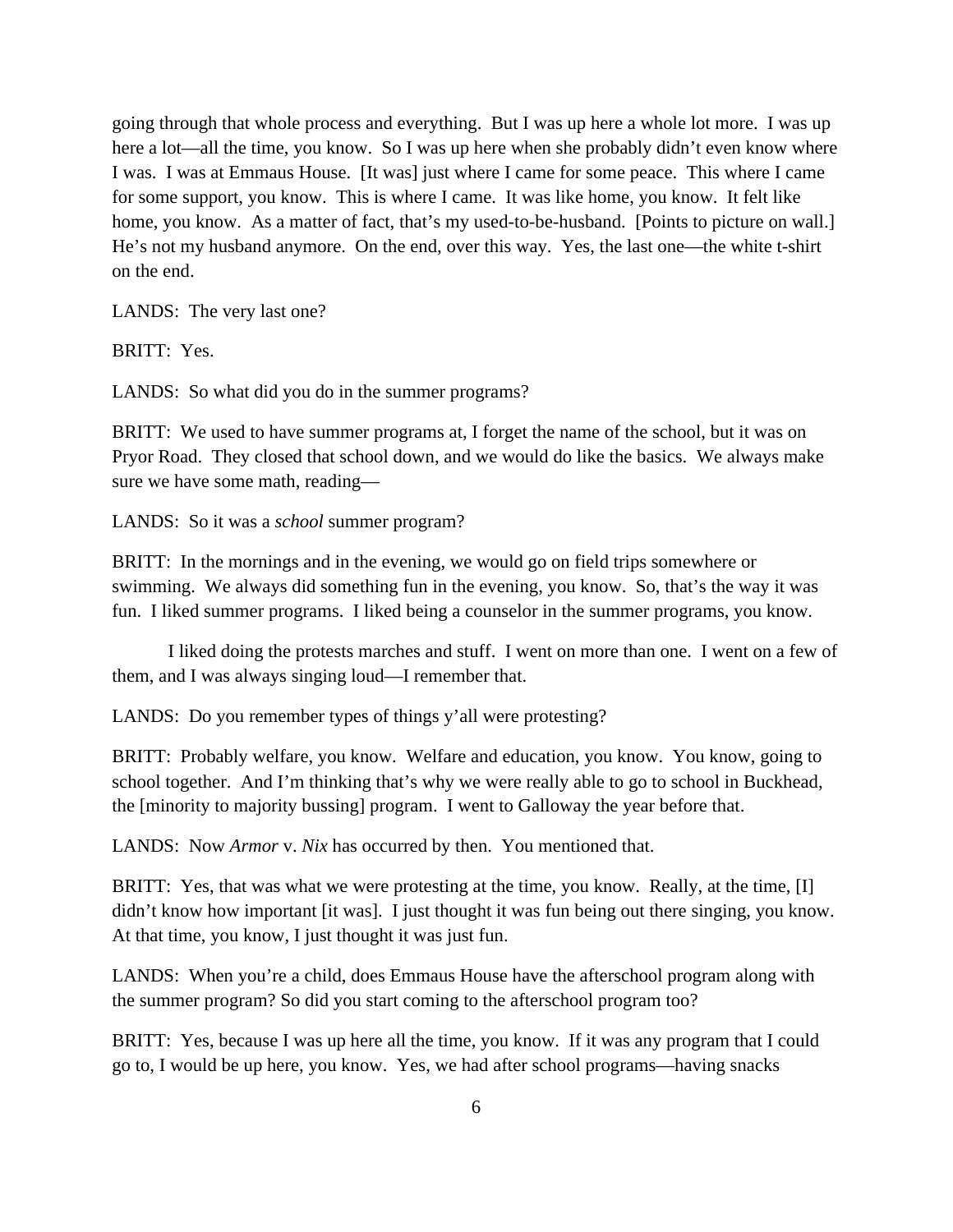always. They always fed us. We always ate, you know. They always fed us, and they always had somebody here to help us with our homework. It's really a lot. It's different now, you know. I'm not up there as much now as I was then, you know. But, yes, we had school programs to help with the homework and stuff.

LANDS: Gene Ferguson was telling me more about the boys programs, which your husband and your brother probably were part of. And the programs had names?

BRITT: Oh, first we had the junior teenage group. We had the senior teenage group. I was just a little afraid of the senior teenage group because I was just so quiet, so timid. I didn't just do the things, you know. I wasn't into boys, you know. So I didn't want to be a part of that group, but I became a part of the junior teenage group. So they might have been a little younger than I was—maybe a couple of years or so younger than I was. I couldn't hang with the bigger groups, the older groups. But he would kind of watch out for me [and] wouldn't let anybody bother me and stuff. Then, we had a group, the Liberators—now that was the best group right there.

## LANDS: And that's boys and girls?

BRITT: Boys and girls. Liberators was both boys and girls. But I do remember the junior teenagers [and] senior teenagers. We had different programs, because I remember them taking the senior teenagers to Washington D.C.. We would ride on the Emmaus House bus. And we had this guy named Ralph—he would help Father Ford drive, and it was amazing how they'd switch up. They didn't stop the bus. One would just get up, and one would just slide in and the bus keep moving. I didn't go to Washington, but I did go to like New York. We went to New York on the bus, and we went to New Orleans. I remember going to New Orleans, and it was fun, but it was tragic too. Because we had some kids that died, drowned. Yes, that was a hard trip right there.

LANDS: One of the other people I interviewed mentioned "Among Ourselves"?

BRITT: "Among Ourselves." Yes.

LANDS: Is that a different age group, or is it a different time period?

BRITT: Just a different time. Yes, [a] different time, you know, around the same age. I remember that group too. I can't remember who was in it. It's just been so many names, you know. We wanted a name. We'd, you know, get a name.

LANDS: So, it was like having a club?

BRITT: I remember Sue Taylor. She was taking classes at Georgia State, and she had put on some kind of play. So, she came and got us to put on a play. Oh, they loved it. We were good. We had to write it and everything, you know. So, we wrote the play. Then, we performed the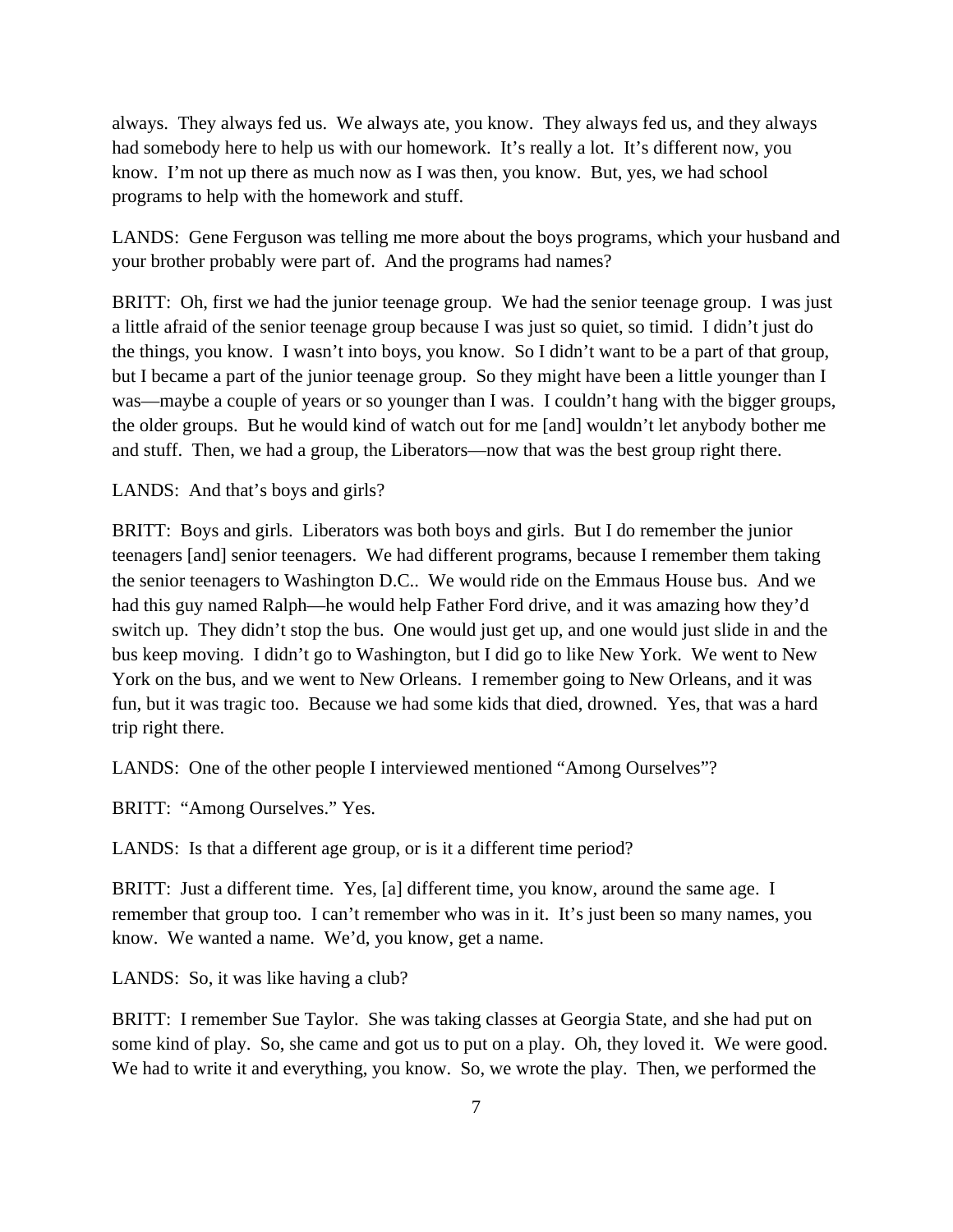play at Georgia State. It was so much fun. And that was the Liberators that did that. Yes, some of us from the Liberators.

# LANDS: What was your play about?

BRITT: It was about the neighborhood. Oh, it was about the country store. I was the owner of the country store. So I was a grandmamma. And, then, I had my granddaughter working with me in the store. And, then, somebody come in to rob the store. But, grandma, I was bad. Grandma was bad [laughs]. Grandma reached up under the counter, you know. She was talking. I was just talking. I said, "Baby you'd bring me a bag of flour?" You know, [I was] talking to the little granddaughter or whatever. I forget who that was, but I reached up under my counter because the man come in wanting to rob the store—I reached up under the counter, grabbed my shotgun, pointed it at him, said a few words to him, you know. He had to leave because my shotgun was kind of intimidating. So, it was just about that, you know. That was fun. So, we wrote it and did it. [We] gave everybody their parts and casting and everything [laughs]. That was fun. It was fun. I think, how old was I then, I was about fifteen. And everybody really liked the grandmamma. I'm just saying this now because it was me. I'm just saying because actually I had gone to Northside—it was Northside High School then—performing arts for a summer, for the performing arts and dance and stuff. I had gone there. So I got a little acting lessons and a little dancing lesson, and singing lessons there. So it was right after that summer that I did that. Yes, I was about fifteen, and I got my little part. I knew how to be a grandmamma [laughs].

LANDS: Northside High is known for its arts programs.

BRITT: Yes. Because my school didn't have anything that, you know. It wasn't old. It was rather new when I went. I think it was the second year of Galloway when I went. So they didn't have anything I was interested in—which was drama, music, you know, that stuff. They [Galloway] didn't have anything or dance. And, after I kind of complained, I thought about going to Northside, but then I didn't want to.

 I think I was the only one left at Galloway who started. It was eight of us that got scholarships, and I was the only one left. I'm not running. I'm not leaving. I'm not going. I'm going to graduate from here. And, as a matter of fact, Marty King graduated the year before I did from Galloway. He was the only black graduating, and I was the only black to graduate the next year. I said I was staying until I graduated.

LANDS: So the others transferred, to other schools?

BRITT: Yes, they left.

LANDS: Did you study arts at Spelman?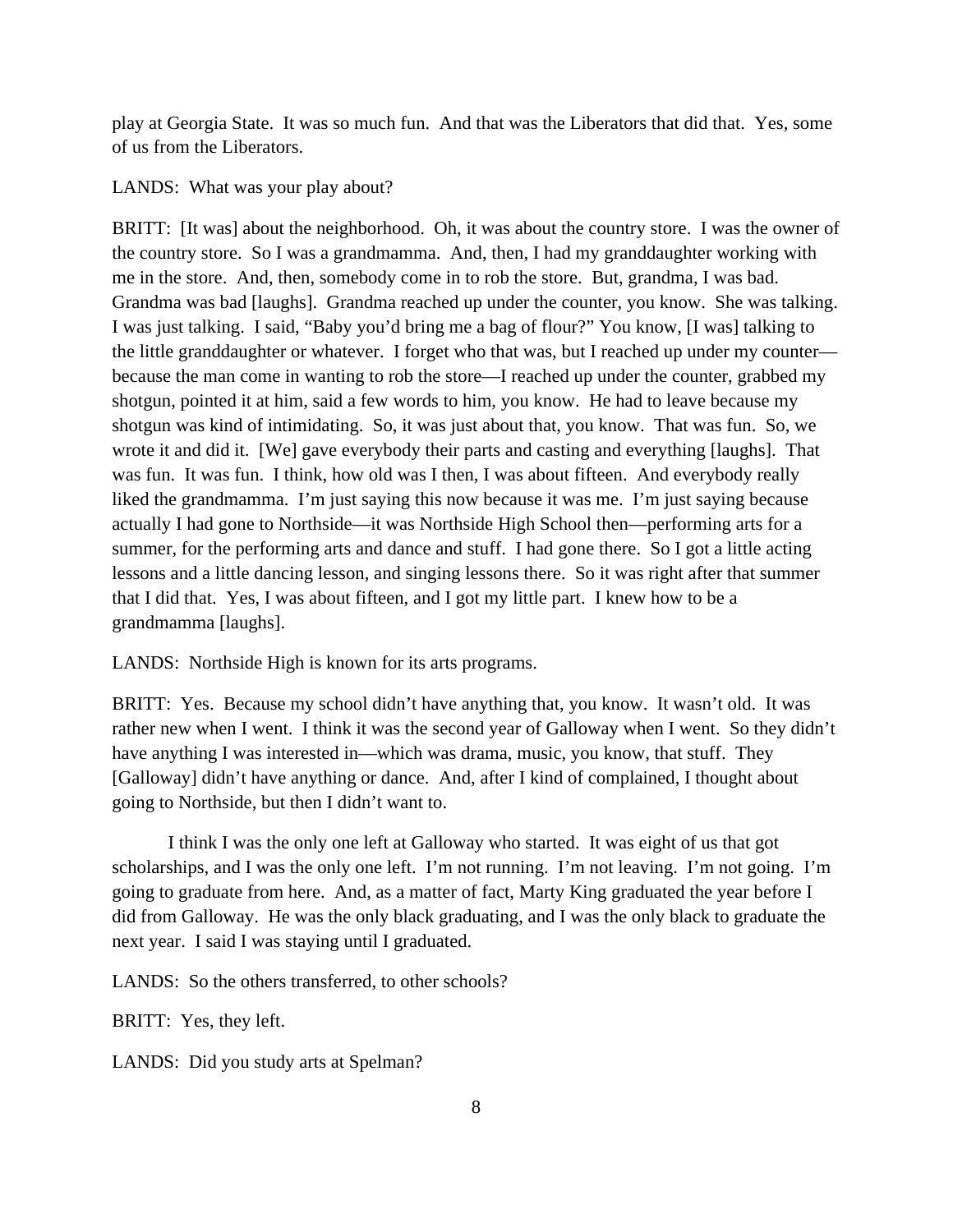BRITT: No, actually my major was early childhood education. And then I went stupid and got pregnant and got married and stuffm, and that was the end for me.

LANDS: Describe Peoplestown, from when you were small children, your earliest memories of Peoplestown. What did it look like? If you could imagine describing it to someone who has never seen it.

BRITT: Oh, I love Peoplestown. I love seeing the ladybugs that I don't see anymore, and the butterflies, and the streets, and all the kids out in the streets playing—just jumping rope, hopscotch, mother may I, Simon says—and the girls dancing, you know. And the porch on the house that we were in—I loved the porch that was a nice porch. I wish I had one now. They don't do things right no more [laughs]. It's just not the same. [The] porch went [gestures], and then it went around. So, my house was like a duplex house. We lived on the right side. It was downstairs, but, on the other side, it had a little foyer up the steps and then a whole another house. So, another family stayed in that house. When we wanted to hide from momma, do stuff on the porch, [we would] just round [the porch]—on the other side of the porch and hide and do whatever. Oh, the trees. I loved the trees, you know. I can just remember riding bikes—all of us getting together just riding our bikes all around the neighborhood. When the old stadium [Atlanta Fulton County Stadium] was up there, at Christmas time, everybody putting on their overalls with their little bandanas in their pockets with their iron skates—I don't think they make those anymore—and going and skating down the tunnels. If you didn't have skates, [you would] bring your bicycle—skating and riding down the tunnels. If you're on your skates, you can get behind somebody's bike and hold [on]. Oh man, those were good times. You don't see kids doing that no more. Kids always in the house now pushing buttons, you know. Nobody exercising, you know, doing anything. And so, that's what I remember most—just laughing, you know. Just walking. You didn't have to worry about a lot of stuff. You didn't have all this worry on you like a lot of kids have now.

## LANDS: Who were your neighbors?

BRITT: Donna Mathis. First, we had these neighbors [that] stayed next to us, Marilyn King. When my brother ended up having a child by her [the next door neighbor], they moved. Then Lynn Huff, lived [there] next. Mr. Huff lives up the street. [Then] the Mathis's. There were a whole lot of Mathis's. I think it was a bunch of families of Mathis's lived on the same street. Then, you had Arlene. She like lived across the street in the little apartments. Oh, and the best thing was fourth of July, we all got new clothes and stuff and be out showing off our new clothes to each other [laughs]. Every fourth of July, you know, [we] got a new outfit. Yes, all of us. Oh yeah, I remember all them. I don't know where anybody is now. I know John Huff—he died. He was killed. I saw Lynn a few years [ago], but, yes, the Huffs, Mathis's. And it was kind of weird, though, because the Mathis's they kind of ruled the street because there was so many of them, you know. So, whatever they said, seemed like everybody else did, until somebody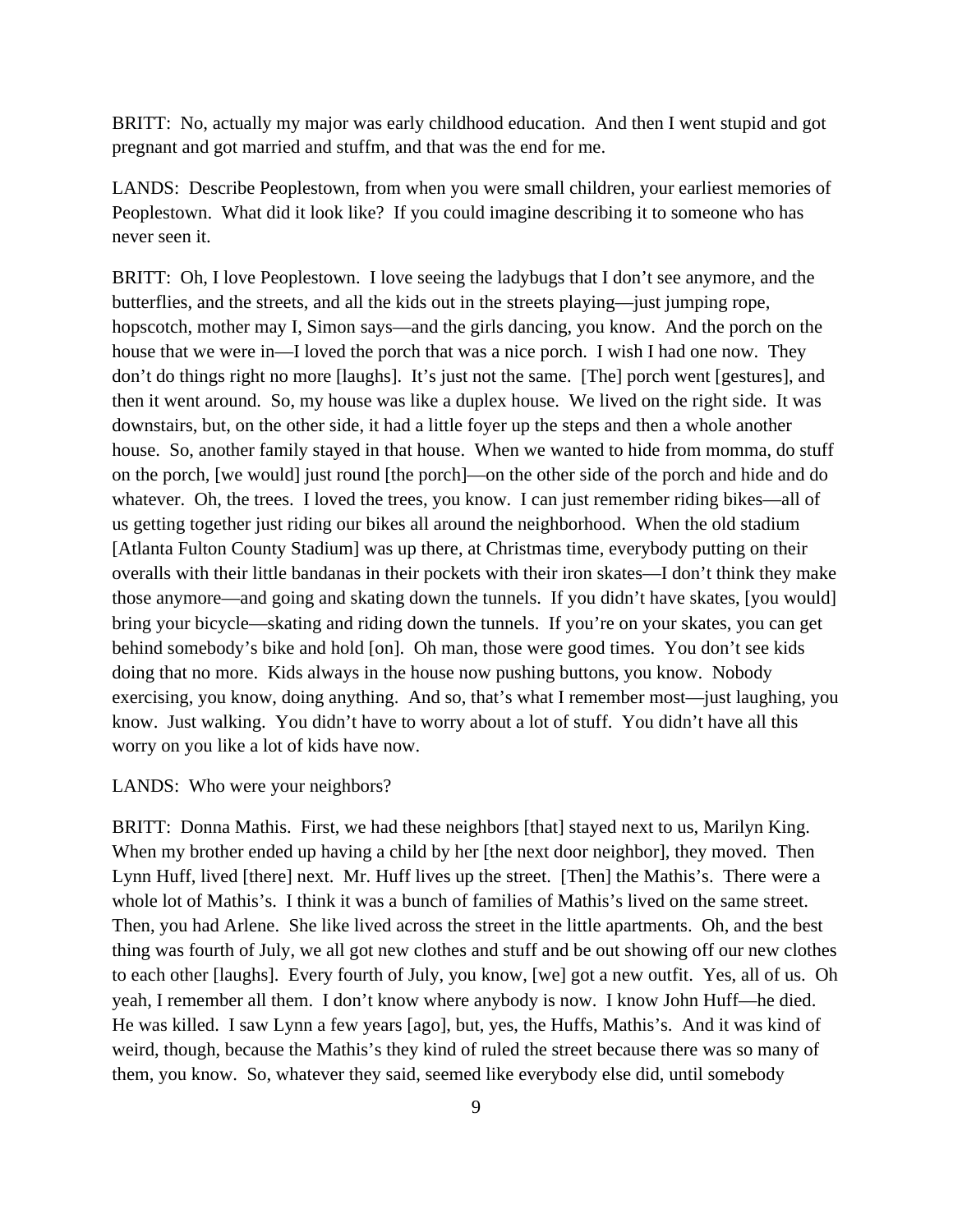decided to say okay that's it. I'm not going to do this anymore, you know. That was me and I was like, "no." It was like when they would get mad with one person. Everybody had to get mad with that one person, you know, kid stuff. So I stopped that because I really like Lynn. So after I stopped, she stopped, so then we all [did] and it just got better, you know. Then everybody started growing up and going their separate ways. Then we moved. We moved off Limon Avenue—which is right down the street, you know. We moved off there. We moved to Atlanta Avenue where my momma bought a house. She'd never thought she'd be able to own a house on Atlanta Avenue, and she bought a house down there.

LANDS: And that's really sort of the dividing line between Peoplestown and Summerhill?

BRITT: Yes, I think that [Atlanta Avenue] or Ormond Street [is the dividing line], because I remember it used to be like a rivalry thing—Peoplestown and Summerhill. Yes, you know, people would fight if you came on one house side or if we went over on their side, you know. They would fight.

LANDS: So how old were you when she bought the house on Atlanta Avenue? were you out of the house already?

BRITT: No, [I was] thirteen.

LANDS: Yes.

BRITT: I would still come up [and] walk up to Emmaus House. Yes, I remember when I was staying on Limon Avenue when I had to walk. When I moved from Limon Avenue, they had to pick me up. Then, not too long after that, we had to start riding the bus, you know, and that was hard riding a bus two hours trying to get to school, you know. But, I did it.

LANDS: You mean the city bus?

BRITT: The city bus.

LANDS: Really?

BRITT: Yes, you know, [we] had to start riding the city bus. So I had to learn how to ride the city bus. And I did, kept coming to school, [and] finished. I'm glad of that, yes. I met some nice people there, you know.

LANDS: So how's Peoplestown changed since you were a child?

BRITT: It always seems like everybody's afraid of something. It's like you had hope, you know. I know stuff happened then, but not like it's happening now. And it just seems like more people are just so in despair right now, you know. Even the kids worry. We didn't worry when we were little. We didn't have to worry, and you don't see the kids out playing hopscotch, you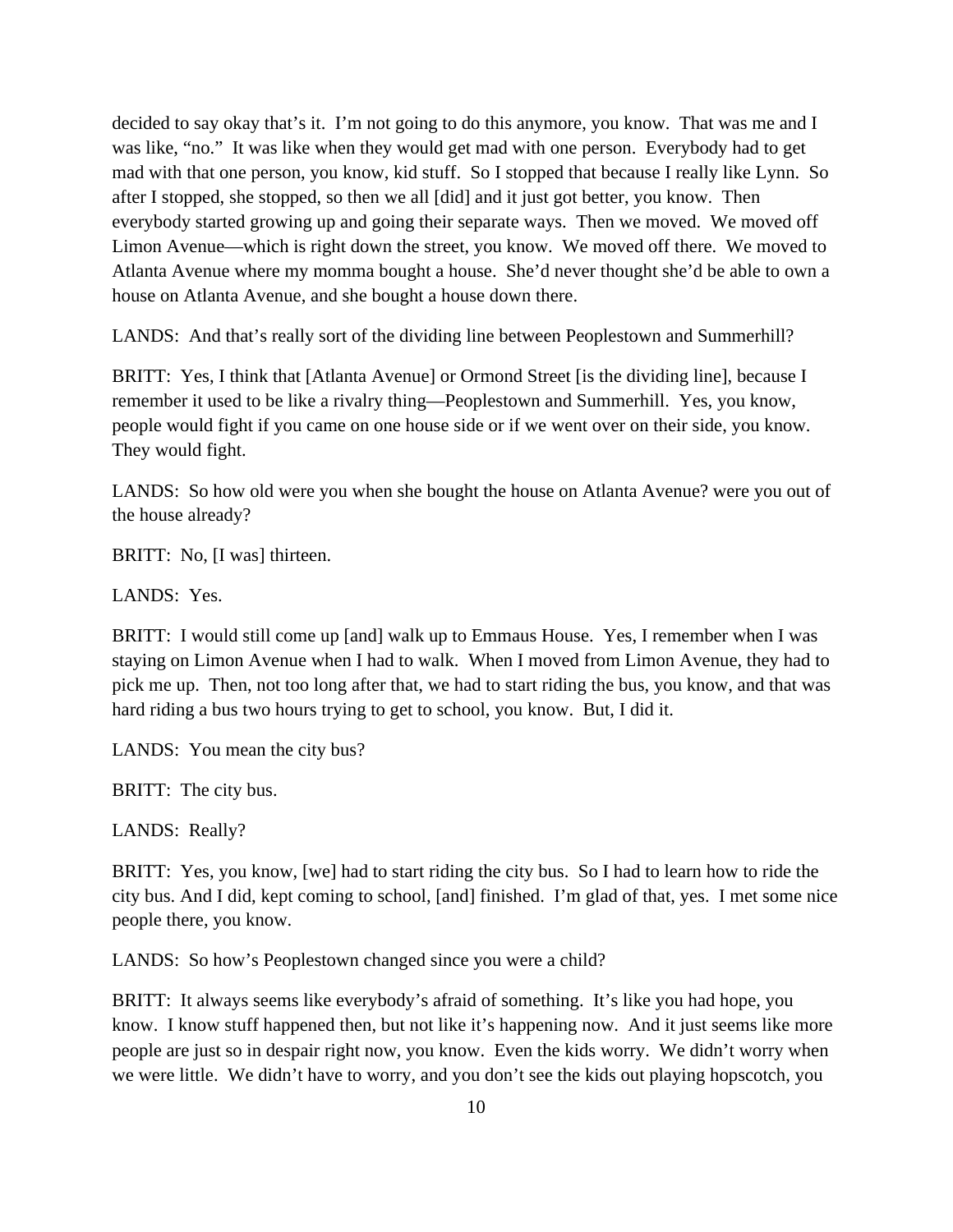know. You might see some out riding a bike every now and again, but you don't see the kids out the way we used to be out. Parents are kind of different too, because they're a lot younger. A lot of parents are younger than they used to be, and it seems like the man might have a baby here and have another baby here. Nothing is the same. Nothing is the same anywhere to me. It seems like, you know, I get discouraged about that. I'm not over in Peoplestown a lot. I hate feeling scared to walk out, you know. Because my nephew [Andre Johnson] was shot [on]. . . Palm Sunday, I think. He lost his eye and everything. He was just coming from the store right here and so it just seems like. . . it's just so much more violence than it used to be. It's not as pretty as it used to be. It used to be pretty to me, you know. It used to be pretty. Everything looked better to me than it looks now. I don't want to say I'm not hopeful, you know, because you have to keep that hope. But it's just harder. Everything is harder, you know. And, the kids seem to be so different. I don't see the butterflies. I don't see the ladybugs anymore, [and] I miss that. You know, and the porches, what happened to the porches? [Laughs.] You know, I love porches. I don't know what happened to that, and it was like if I skipped school and the neighbors saw me, she got me. Then, she told my momma. Then, my momma got me. It's like the village raising the kids. That's gone too. When I was raising my kids, I'm scared of the village people now [laughs]. I mean, you don't know. I kept my own kids. I kept everybody else's kids—for some reason everybody trusted me with their kids. I'd pick up everybody's kids and take them because I was always around. I was always there, you know. I would hope that if my kids were out then they would help them, you know. Even people I didn't know, their kids were at my house, you know. I was like [the] neighborhood mom even when I used to live on Burroughs Avenue in South Atlanta, before I moved out to Austell. I lived out there for like ten years. Everywhere I been, I've been like the neighborhood mom, because kids just always been so important. Seems like all my life, [I've been] taking care of somebody. I had to take care of my sister. She has Down Syndrome. She was three years older than me, but everywhere I went just about, Brenda had to go. So I had to raise her [and] take care of her. Then, I help[ed] take care of my nieces and nephews, you know. Then, I had my own kids [and] everybody else's kids. So [I] always been the one take care of kids—didn't mind at all. But it was just that you can't trust a lot of people with your kids these days. That's different too, because [I] remember a time when you could [go to] your neighbors. Then, you know, like people say, "Well stuff was going on then [too]." Yes, stuff was going on then but stuff is out now. I mean it just seems like it's a natural thing for folks to just grab a child [or] abuse a child. You know, it seems like it's just the thing to do these days. So, that's different, and I say the scenery is all different. You see more concrete [and] less trees—that's different. Like I said, "I'm just like old school." I don't like computers. Before I heard folks say, "Obama is the antichrist." I said, "No, the computers the antichrist." I like talking to people and not machine—that's different. You don't see people outside. Peoples always inside pressing a button or something, you know.

LANDS: How about at Emmaus House, how have you seen it changed? You were here within a year of its founding, so you've seen a great deal happen.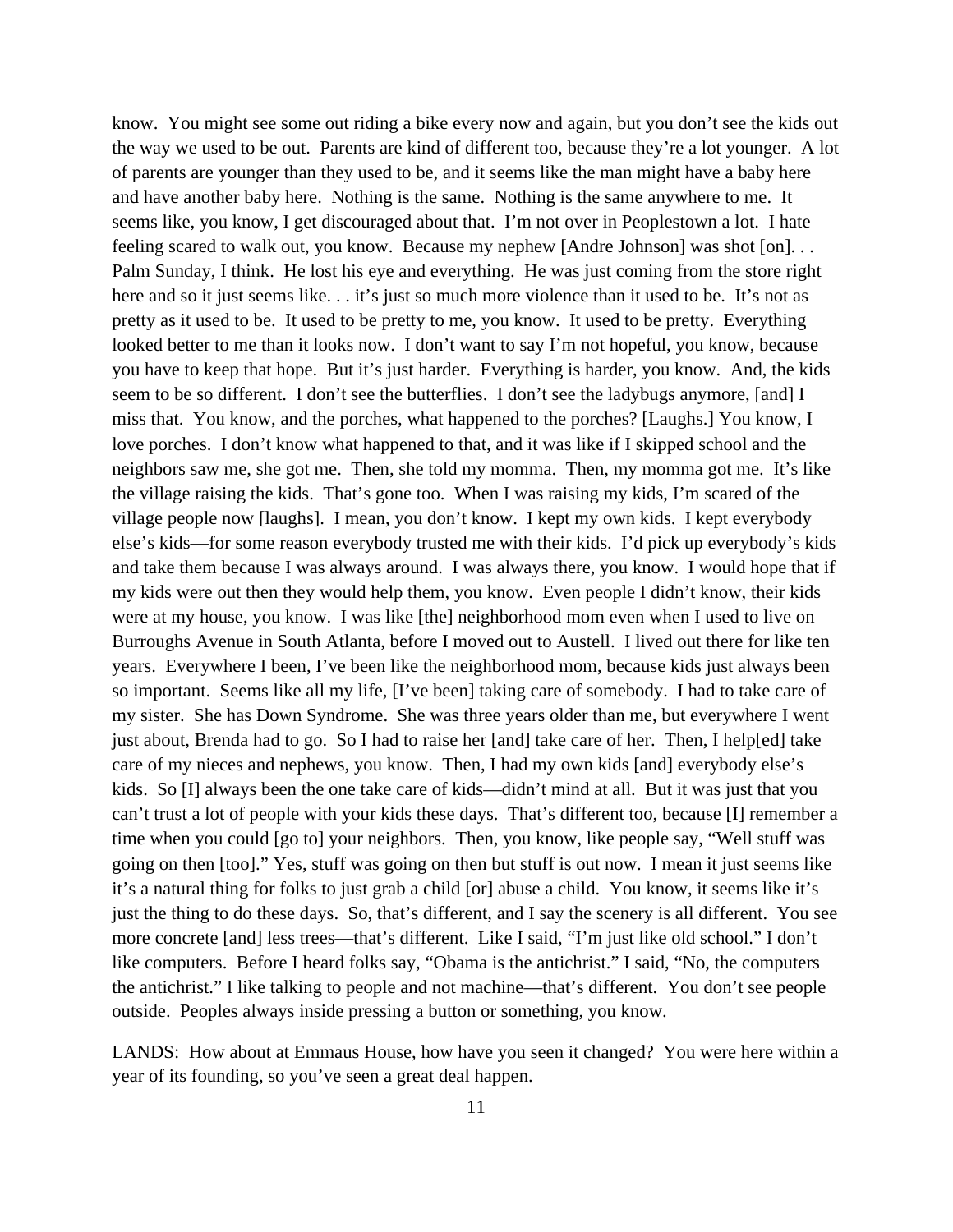BRITT: Oh, to me, it's changed a lot. When you come up here right now, it used to be where people would always be here, you know. Somebody was always here. You had the dining room where everybody ate together—like all the staff. [You] always had some staff members here for either the summer program or just all year round, you know. [You] just had duties to do, when it was time to. People is not into politics like they were. We would always be up here passing out leaflets. You don't see that anymore up here, you know. I don't know how they do the staff meetings, but [it] used to be a whole bunch of people in the staff meetings, you know. It wasn't like you had one [meeting] this month and another one six months [later]. You had [meetings] all the time, you know. So, that's different. When [the Emmaus House] close up at five o'clock, and, then when you call you don't get a person, you get the answering machine [and are asked to] leave a message [for] such and such person—that's different. We still have programs going on but it's not like it used to be. It's just lacking something. I know people say, "Well, Father Ford retired." I know it hadn't been the same since he left. I know nobody is going to be like him. This was his baby. He started this, you know. You had to have something. Something had to be different about you to come to the south side of Atlanta, you know. And [to] do what he did. But, a lot has changed, and I think a lot of people who came behind him were here for different reasons—not for the reason that he was here, you know. Some people are just using it maybe as a stepping stone to just move on. Some people who are here now don't even probably want to be here right now.

 Everything is different, but it's still a good place. I'm not up here as much, you know. I still come to church. It's hard for me to leave that. So at least I'm still doing that, you know.

LANDS: Do you think the neighborhood still needs a place like [the] Emmaus House was in the 1970s—a place that stays open 8 to 11 o'clock?

BRITT: I think Emmaus House probably needs it more now [than ever] because, you know, [there are] no programs for the kids. Everything is cut out, you know. The kids hang up here at the park. Then, [the] police [are after] them because they hang [around] the park. There's nowhere for them to go. So I think the community needs Emmaus House now more than ever. [A] place like Emmaus House is needed, you know, for that reason because there's nothing for the kids here. You know [the] government just cut out everything, you know.

LANDS: Have we missed anything about Emmaus House you think I should know?

BRITT: I don't know if we missed anything. It [is] just a special place—just a real special place. I'm glad Father Ford came. I'm glad Emmaus House was here, you know, because sometimes I wonder where would I be if it hadn't been for some of the people that I met at Emmaus House. It save me, you know, because I could feel myself going. [I] could've been going in the wrong direction if it hadn't been for people around here. Whatever was bothering